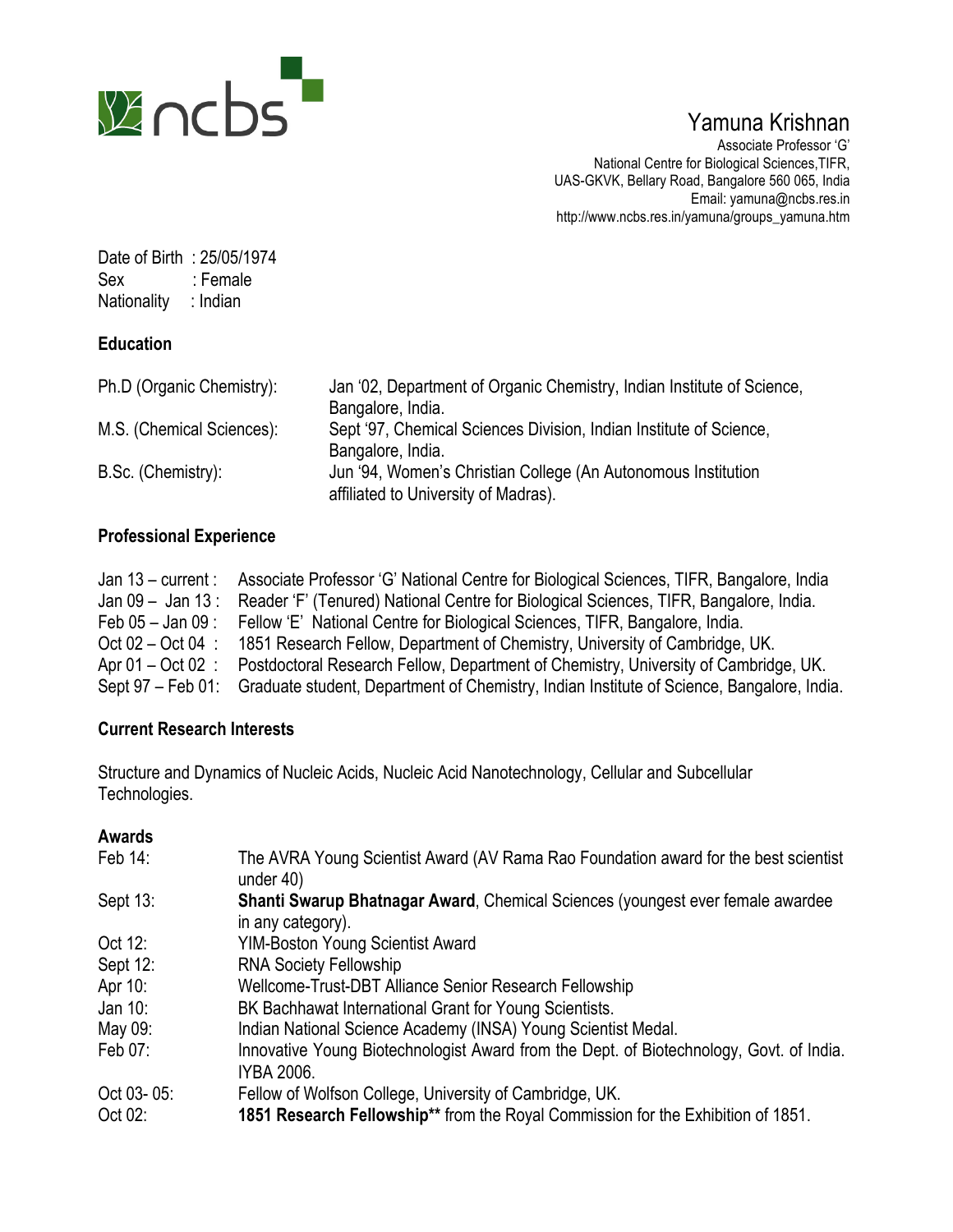

| Aug 95-96: | SK Ranganathan Scholarship for the topper in M.S., (Int PhD) Chemical Sciences, IISc,  |
|------------|----------------------------------------------------------------------------------------|
|            | Bangalore.                                                                             |
|            | Aug 94-95 & 95-96: Freeship Awards instituted by IISc, Bangalore                       |
| Aug 94:    | Helen Miller Award for the Best Outgoing Student of Women's Christian College, Madras. |
|            | Mrs Kamakshi Award for Best Student in Chemistry Year III                              |
| Aug 93:    | Mrs Ratna Rao Senior Prize for the Best Student in Chemistry Year II                   |
| Aug 92:    | Mrs Ratna Rao Junior Prize for the Best Student in Chemistry Year I                    |

#### \*\* *More about the 1851 Research Fellowship (An extract from the Commission's mandate)*

"…intended to give a few young scientists or engineers of exceptional promise the opportunity to conduct research for a period of two years. Approximately 6 awards are made to applicants from 53 countries. Most former awardees have achieved distinction in their own fields, and include 7 holders of the Order of Merit, 12 Nobel Laureates, 4 Presidents of the Royal Society and over 130 Fellows of the Royal Society.

#### *Former 1851 Research Fellows (Year of Fellowship)*

Ernest Rutherford (1895-98), Charles Glover Barkla (1899-02), Robert Robinson (1907-9), Walter Norman Haworth (1909-11), James Chadwick (1913-15), John Douglas Cockroft (1920-22), Paul Adrien Maurice Dirac (1925-28), Ernest Thomas Stinton Walton (1931-34), Alexander Robertus Todd (1931-34), John Warcup Cornforth (1939-42), Aaron Klug (1949-52), Sydney Brenner (1952-55), Sivaramakrishna Chandrasekhar (1954-1956).

#### **Recognitions**

| Jan 14:     | Editorial Advisory Board, Bioconjugate Chemistry (American Chemical Society)              |
|-------------|-------------------------------------------------------------------------------------------|
| Aug 13:     | Member, IUPAC (Division-III Biomolecular Chemistry) for 2014-15                           |
| Jun 13:     | Associate Editor, Nanoscale (RSC Publishing)                                              |
| Dec 12:     | Member, Guha Research Conference, India.                                                  |
| May 12:     | Track Chair ("Nucleic acid nanostructures in vivo"), FNANO Meeting Series.                |
| May 12:     | Editorial Board Member, IPSS, IISc Press                                                  |
| Aug 11:     | Member, Nature Index Panel of Expert Advisors                                             |
| Aug 11:     | Executive Committee, Electron Microscopy Society of India                                 |
| Sept 11-16: | Jury Member, Merck-Millipore India Innovation Award                                       |
| Oct 10:     | Editorial Advisory Board, ChemBioChem (Wiley Interscience)                                |
| May 10:     | Member, Global Young Academy (International Academy of Young Scientists)                  |
| Sept 08:    | Inter Academy Panel on International Issues (IAP) in association with the AAAS - at the   |
|             | World Economic Forum (The Summer Davos, Tianjin, China)                                   |
| Aug 08:     | Joint Faculty member at the International Centre for Theoretical Sciences, Tata Institute |
|             | of Fundamental Research.                                                                  |
| Nov 07:     | Member, Asia-Pacific International Molecular Biology Network                              |
| Jun 07:     | Invited by the Nature Publishing Group as one of 25 prominent Young Scientists in Asia    |
|             | Pacific, for its 25 <sup>th</sup> year celebration in Asia-Pacific.                       |
| Jun 05-09:  | Associate, Indian Academy of Sciences.                                                    |

#### **Additional Duties at NCBS**

| Jan 10 – current: Radiation Safety Officer of NCBS.               |
|-------------------------------------------------------------------|
| Jan 09 – current: Setting up and running the TEM Facility at NCBS |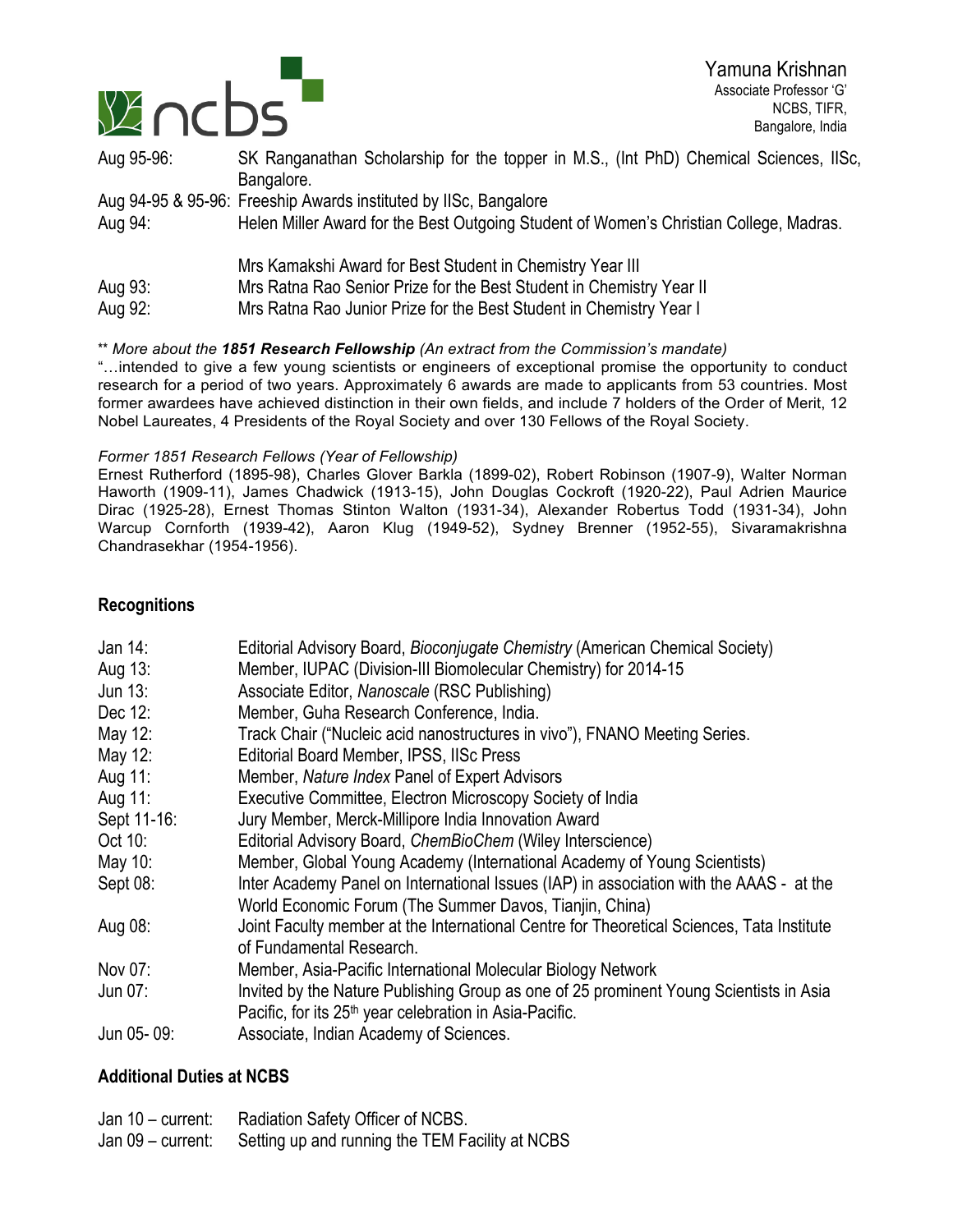

Jan 09 – current: Management team of the Central Imaging and Flow Facility at NCBS Jan 07 – current: Course teacher "Concepts in Chemical Biology" offered every alternate year.

## **Grants:**

- Mar 14: **Human Frontier Science Program** Senior Grant, Lead PI, (USD 337.5 K over 3 years)
- Nov 13: Dept of Biotechnology (INR 10 mio over 3 years)
- May 12: Indo French Center for Promotion of Advanced Research (INR 10 mio over 3 years).
- May 10: IYBA Award Extension (INR 3 mio for 2 years)
- May 10-15: **Wellcome Trust-DBT India Alliance** SRF (INR 48 mio over 5 years).
- Feb 08: International Grant from the Company of Biologists towards organizing a conference on Impact of Nucleic Acid Nanostructure on Function. (6000 UKP) Grant from the NanoScience and Technology Initiative of the Dept of Science and Technology, Govt. of India for the same (Rs 5 mio). Dept of Biotechnology, Govt. of India for the same (Rs 1 mio). Dec 06: Travel Grant from the British Council, Building Futures - Indo-UK Nanotechnology initiative.
- Sept 05-10: Grant from the NanoScience and Technology Initiative of the Dept of Science and Technology, Govt. of India. (PIs: S. Mayor, G. V. Shivashankar and Y. Krishnan, NCBS, INR 90 mio).
- Jan 05-07: Travel Grant from the Interdisciplinary Research Collaboration in Nanotechnology (IRC Nanotech), UK to foster links following success of Exploratory grant.
- Jan 03-05: Exploratory grant from the IRC Nanotech, UK. (PIs: Y. Krishnan-Ghosh & S. Balasubramanian, Functional Nanostructures using G-Quadruplexes)

## **Mentorship:**

|                   | List of only National and International Awards given to PhD students and Postdocs for work at YK lab. |
|-------------------|-------------------------------------------------------------------------------------------------------|
| Dhiraj Bhatia:    | HFSP Fellowship (2014)                                                                                |
| Aneesh T Veetil:  | Wellcome Trust - DBT India Alliance Early Career Fellowship                                           |
| Souvik Modi:      | Obaid Siddiqui Prize for the Best Paper in 2013 (2014)                                                |
| Dhiraj Bhatia:    | First Prize, Eli Lilly Asia Outstanding Thesis Award (2013)                                           |
|                   | EMBO Long term Fellowship (2013) – declined.                                                          |
| Sunaina Surana:   | Malhotra-Weikfield Foundation Award for Nanoscience for outstanding research by                       |
|                   | PhD Scholars (2013)                                                                                   |
| Sonali Saha:      | Best student talk at FNANO-13 (Apr 2013)                                                              |
| Dhiraj Bhatia:    | Charpak Fellowship (Sept 2012)                                                                        |
| Souvik Modi:      | EMBO Long term Fellowship (Sept 2012),                                                                |
|                   | Marie Curie Fellowship (Nov 2013)                                                                     |
| Souvik Modi:      | First Prize, Eli Lilly Asia Outstanding Thesis Award (2012)                                           |
| Sunaina Surana:   | First Prize, Best Poster Award, Society of Biological Chemists (India) (2011)                         |
| Souvik Modi:      | International Travel Award, Biophysical Society (2009)                                                |
| Justin Yeoman:    | Leverhulme Trust Study Abroad Studentship (2010)                                                      |
| Institute Awards: |                                                                                                       |
| Shabana Mehtab:   | First Prize, Best Poster Award, NCBS Annual Reviews (2014)                                            |
| Sonali Saha:      | First Prize, Best Poster Award, NCBS Annual Reviews (2012)                                            |
| Dhiraj Bhatia &   |                                                                                                       |
| Shabana Mehtab:   | First Prize, Best Poster Award, NCBS Annual Reviews (2010)                                            |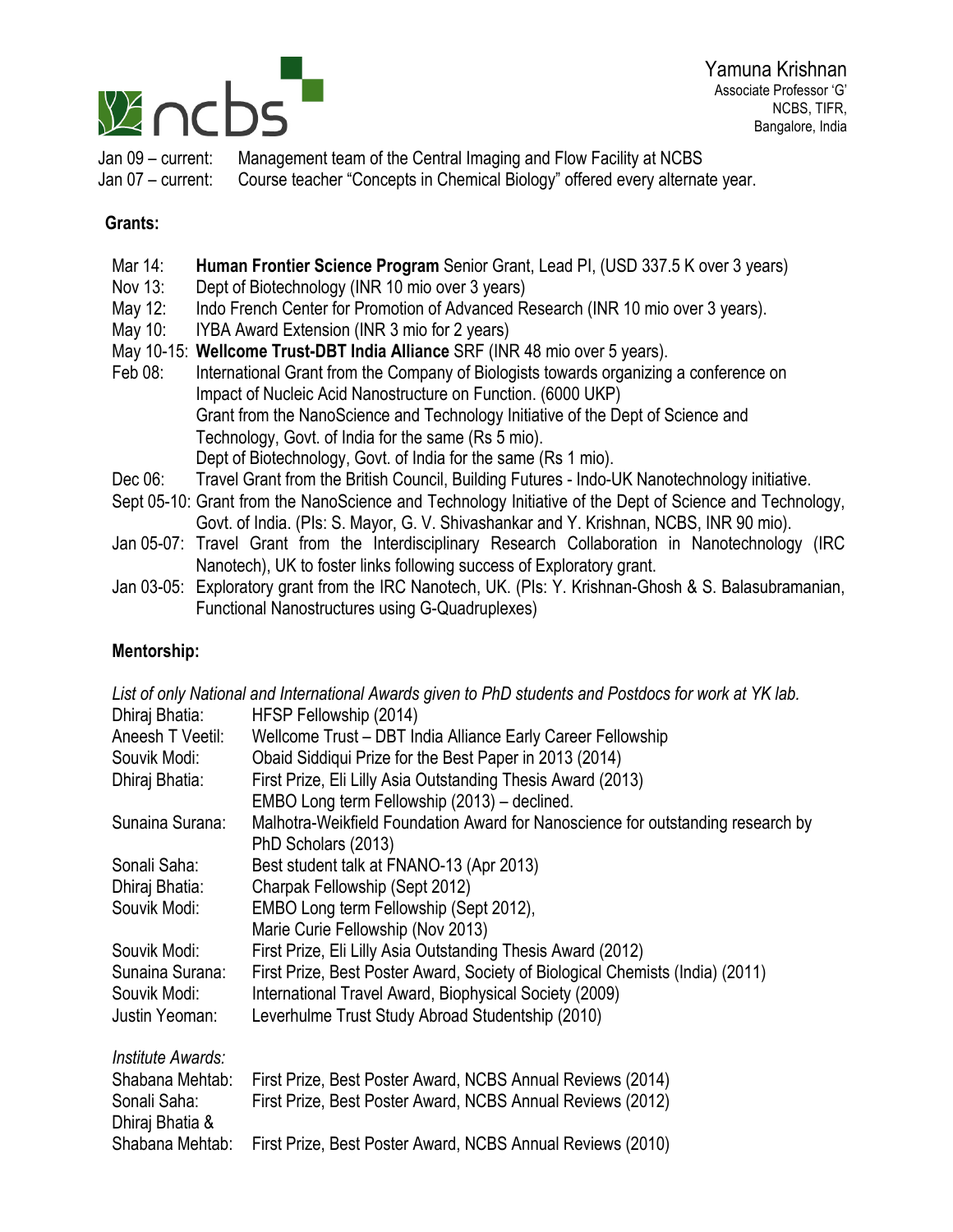

#### **Archival Journal Referee for:**

Accounts of Chemical Research, Angewandte Chemie, Biochimie, ChemBioChem, Chemical Communications, Chemistry a European Journal, Chemical Science, Chemical Society Reviews, Current Opinion in Biotechnology, Nanoscale, Nature Chemistry, Nature Communications, Nature Nanotechnology, Nucleic Acids Research, Organic and Biomolecular Chemistry, Plos ONE, RNA Journal, Small

### **List of Publications**

- 1. Nature of linkage between the cationic headgroup and cholesteryl skeleton controls gene transfection efficiency. **Ghosh Y. K.;** Visweswariah S. S.; Bhattacharya, S.\* *FEBS Lett.* **2000,** *473*, 341-344.
- 2. First report of phase selective gelation of oil from oil/water mixtures. Possible implications toward containing oil spills. Bhattacharya, S.\*; **Krishnan-Ghosh, Y.** *Chem Commun* **2001**, 185-186.
- 3. Vesicle formation from oligo(oxyethylene)-bearing cholesteryl amphiphiles: Site-selective effects of oxyethylene units on the membrane order and thickness. Bhattacharya, S.\*; **Krishnan-Ghosh, Y.**  *Langmuir* **2001**, *17*, 2067-2075.
- 4. Structure of cholest-5-en-3 beta-oxy-5-bromopentane by single-crystal X-ray diffraction at 130 K. **Krishnan-Ghosh, Y.**; Gopalan, R. S.; Kulkarni, G. U.; Bhattacharya, S.\* *J. Mol. Structure* **2001**, *560*, 345-355.
- 5. Membrane formation from oxyethylene bearing cationic cholesterol derivatives. **Krishnan-Ghosh**, **Y**., Bhattacharya, S.\* *Ind. J. Chem. B* **2001**, *40*, 891-894.
- 6. Thermal lipid order-disorder transitions in mixtures of cationic cholesteryl lipid analogues and dipalmitoyl phosphatidylcholine membranes. **Krishnan-Ghosh, Y**.; Indi, S. S.; Bhattacharya, S.\* *J*. *Phys. Chem. B* **2001**, *105*, 10257-10265.
- 7. Advantage of the ether linkage between the positive charge and the cholesteryl skeleton in cholesterolbased amphiphiles as vectors for gene delivery **Ghosh Y. K**.; Visweswariah, S. S.; Bhattacharya, S.\* *Bioconjugate Chem.* **2002**, *13*, 378-384.
- 8. 2-Halooxyethylene ethers of cholesterol as novel single component, room temperature cholesteric LC materials. Bhattacharya, S.\*; **Krishnan-Ghosh, Y.** *Mol. Cryst. Liq. Cryst.* **2002**, 381, 33-41.
- 9. Synthesis of a polymer-supported oxazolidine aldehyde for asymmetric chemistry. Wills, A. J.; Krishnan-Ghosh, Y.; Balasubramanian S.\* *J. Org. Chem.* **2002**, *67*, 6646-6652.
- 10. Enhanced cooperative binding of oligonucleotides to form DNA duplexes mediated by metal ion chelation. Horsey, I.; **Krishnan-Ghosh, Y**.; Balasubramanian, S.\* *Chem. Commun.* **2002,** 1950-1951.
- 11. Dynamic covalent chemistry on self-templating peptides: Formation of a disulfide-linked beta-hairpin mimic. **Krishnan-Ghosh, Y**.; Balasubramanian, S.\* *Angew. Chem. Int. Ed.* **2003**, *42*, 2171-2173
- 12. Formation of an interlocked quadruplex dimer by d(GGGT). **Krishnan-Ghosh, Y.;** Liu, D.; Balasubramanian, S.\* *J. Am. Chem. Soc.* **2004**, *126*, 11009-11016.
- 13. A PNA4 quadruplex. **Krishnan-Ghosh, Y.**; Stephens, E.; Balasubramanian, S.\* *J. Am. Chem. Soc.* **2004**, *126*, 5944-5945.
- 14. Dynamic covalent chemistry on self-templating PNA oligomers: Formation of a bimolecular PNA quadruplex. **Krishnan-Ghosh, Y**.; Whitney, A. M.; Balasubramanian, S.\* *Chem. Commun.* **2005**, 3068- 3070*.*
- 15. PNA forms an I-motif. **Krishnan-Ghosh, Y.**; Stephens, E.; Balasubramanian, S.\* *Chem. Commun.* **2005**, 5278-5280.
- 16. The PNA-DNA hybrid I-motif: Implications for sugar-sugar contacts in i-motif tetramerization. Modi, S., Wani, A. H., **Krishnan, Y.**\* *Nucleic Acids Res.,* **2006**, *34*, 4354-4363.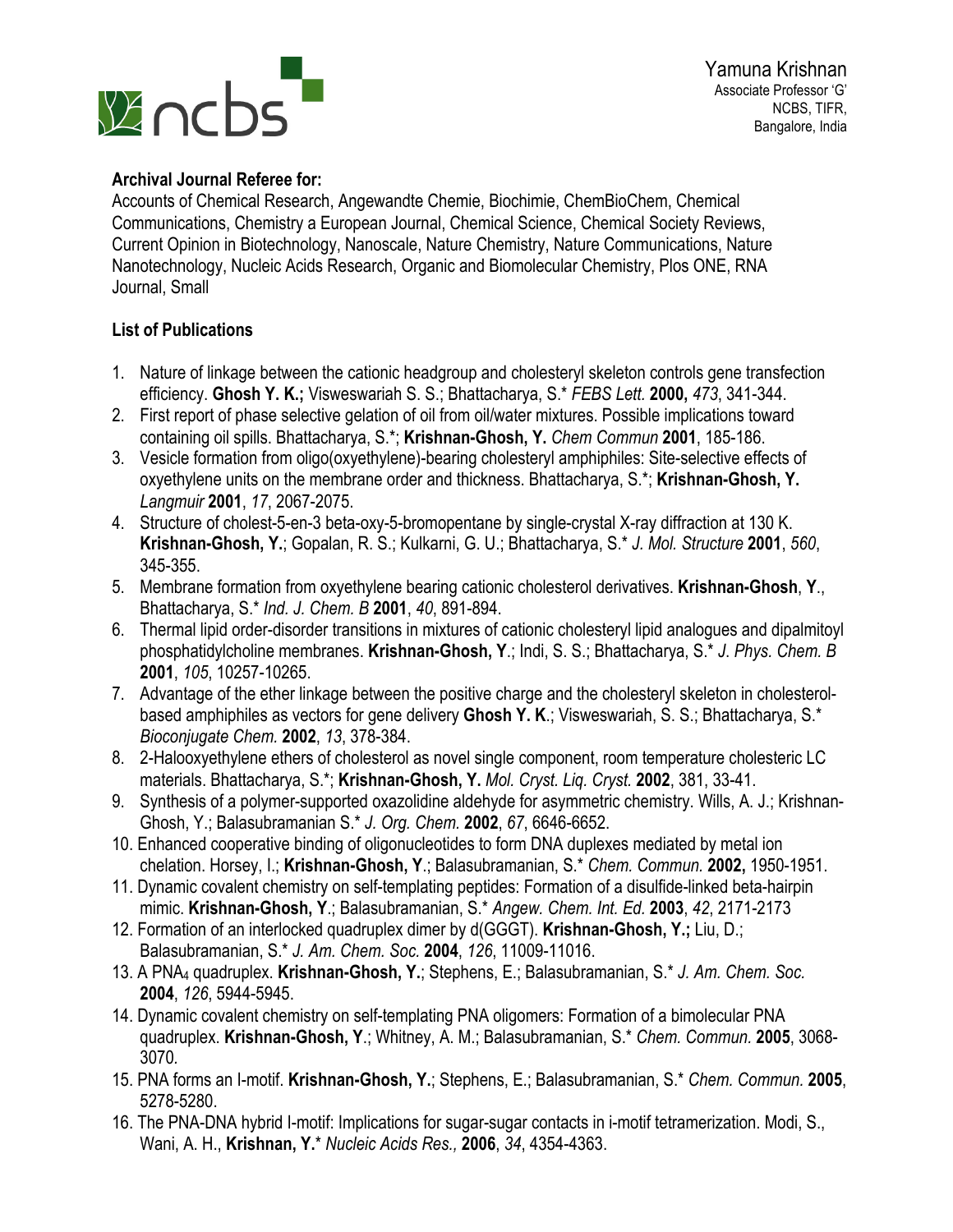

- *Chem. Soc. Rev.*, **2006**, *35*, 1111-1121.
- 18. Structural Analysis of the Catalytic Core of Human Telomerase RNA by FRET and Molecular Modeling. Gavory, G.; Symmons, M. F.; **Krishnan-Ghosh, Y.**; Klenerman, D.; Balasubramanian, S.\*, *Biochemistry*, **2006**, *45*, 13304-13311.
- 19. The I-tetraplex building block: Rational Design and Controlled Fabrication of robust 1D DNA Scaffolds via non-Watson Crick self assembly. Ghodke, H. B., Krishnan, R., Vignesh, K., Kumar, G. V. P., Narayana, C., **Krishnan, Y**.\* *Angew. Chem. Int. Ed*. **2007**, *46*, 2646-2649.
- 20. The RNA2-PNA2 Hybrid I-motif A novel RNA-based building block. Chakraborty, S., Modi, S., **Krishnan, Y.\***, *Chem. Commun*., **2008**, 70-72.
- 21. Kinetic Hybrid I-motifs: Intercepting DNA with RNA to form a DNA2RNA2 hybrid i-motif. Chakraborty, S., **Krishnan, Y.\*** *Biochimie*, **2008**, *90*, 1088-1095.
- 22. Combining G-quadruplex targeting motifs on a single PNA scaffold: A hybrid (3+1) PNA-DNA bimolecular quadruplex. Paul, A., Sengupta, P., **Krishnan, Y**., Ladame, S.\* *Chem. Eur. J.*, **2008**, *14*, 8682-8689.
- 23. Icosahedral DNA nanocapsules via modular assembly. Bhatia, D., Mehtab, S., Krishnan, R., Indi, S.S., Basu, A., **Krishnan, Y.**\* *Angew. Chem. Int. Ed*., **2009**, *48*, 4134 - 4137. *Featured on journal frontispiece.*
- 24. A DNA nanomachine that maps spatial and temporal pH changes in living cells. Modi, S., Swetha, M. G., Goswami, D., Gupta, G. D., Mayor, S., **Krishnan, Y.**\* *Nature Nanotechnology*, **2009**, *4*, 325-330.
- 25. The poly dA helix: A new structural motif for high-performance DNA-based molecular switches. Chakraborty, S., Sharma, S., Maiti, P.K., **Krishnan**, **Y**.\* *Nucleic Acids Res.*, **2009**, *37*, 2810-2817.
- 26. pH Toggled DNA Architectures: Reversible Assembly of 3WJs into Extended 1D Architectures through A-motif Formation. Saha, S., Bhatia, D., **Krishnan, Y.\*** *Small*, **2010**, *6*, 1288-1292.
- 27. Structural DNA Nanotechnology: From bases to bricks, from structure to function. Modi, S., Bhatia, D., Simmel, F. C., **Krishnan, Y.\*** *J. Phys. Chem. Lett.,* **2010**, *1*,1999-2005.
- 28. Nucleic Acid Based Molecular Devices. **Krishnan, Y.**, Simmel. F. C. *Angew. Chem. Int. Ed*., **2011**, *50*, 3124 – 3156.

*Featured on journal frontispiece.*

- 29. A synthetic icosahedral DNA-based host-cargo complex for functional *in vivo* imaging. Bhatia, D., Surana, S., Chakraborty, S., Koushika, S. P., **Krishnan**, **Y**.\* *Nature Communications*, **2011**, *2*, 340.
- 30. A DNA nanomachine maps spatial and temporal pH changes in a multicellular living organism. Surana, S., Bhatt, J. M., Koushika, S.P.\*, **Krishnan**, **Y**.\* *Nature Communications,* **2011**, *2*, 339.
- 31. Synthetic, biofunctional nucleic acid based molecular devices. Bhatia, D., Sharma, S., **Krishnan**, **Y**.\* *Curr. Opin. Biotechnol*. **2011**, *22*, 475-484.  *Journal cover page.*
- 32. A Method to Map Spatiotemporal pH Changes Inside Living Cells using a pH Triggered DNA Nanoswitch. Modi, S., **Krishnan**, **Y**.\* *Methods Mol. Biol*. **2011**, *749*, 61-77.
- 33. Tunable, colorimetric DNA based pH sensors mediated by A-motif formation. Saha, S., Chakraborty, K., **Krishnan**, **Y**.\* *Chem*. *Commun*. **2012**, *48*, 2513-2515.
- 34. Chakraborty, S., Mehtab, S., Patwardhan, A.R., **Krishnan**, **Y**.\* Pri-miR-17-92a transcript folds into a tertiary structure and autoregulates its processing. *RNA*, **2012**, *18*, 1014-1028.
- 35. Bhatia, D., Chakraborty, S., **Krishnan**, **Y**.\* Designer DNA give RNAi more spine. *Nature Nanotechnology*, **2012**, *7*, 344-346.
- 36. **Krishnan**, **Y**., Bathe, M. Designer Nucleic Acids to probe and program the Cell. *Trends in Cell Biol.* **2012**, *22*, 624-633.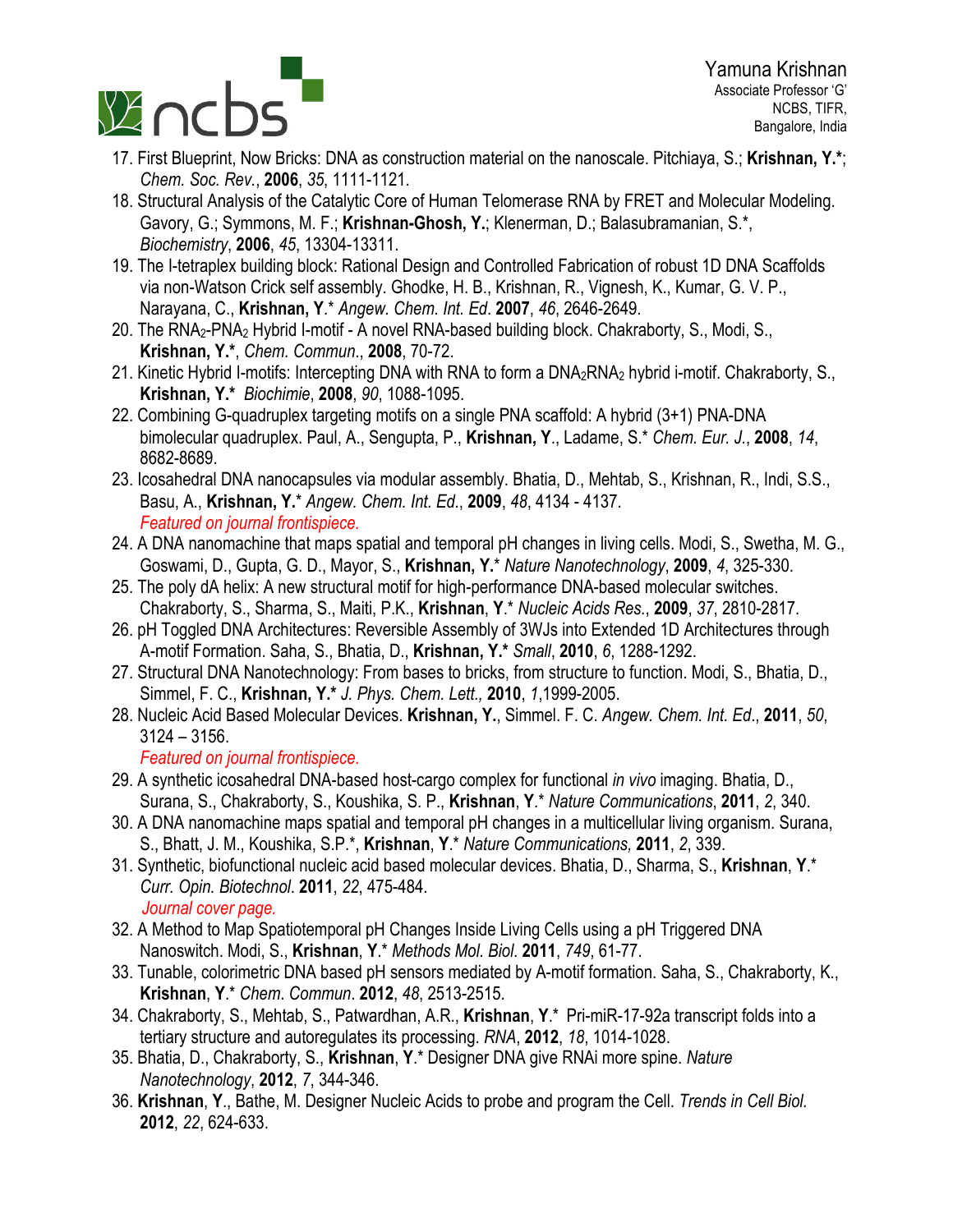

- using a DNA nanosensor. *Methods Mol. Biol.* **2013**, *991*, 9-23.
- 38. Bhatia, D., Chakraborty, S., Mehtab, S., **Krishnan**, **Y**.\* A method to encapsulate molecular cargo within DNA icosahedra. *Methods Mol. Biol.* **2013**, *991*, 65-80.
- 39. Modi, S., Nizak, C., Surana, S., Halder, S., **Krishnan, Y**.\* Two DNA nanomachines map pH of intersecting endocytic pathways. *Nature Nanotechnology*, **2013**, *8*, 459-467.
- 40. Surana, S., Bhatia, D., **Krishnan**, **Y**.\* A method to study *in vivo* stability of DNA nanostructures. *Methods*, **2013**, *64*, 94-100.
- 41. Banerjee, A., Bhatia, D., Saminathan, A., Chakraborty, S., Kar, S., **Krishnan**, **Y**.\* Controlled release of encapsulated cargo from a DNA Icosahedron using a chemical trigger. *Angew. Chem. Int. Ed.* **2013**, *52*, 6854-6857.
- 42. Ganesh, K. N.\*, **Krishnan**, **Y**. Nucleic Acids Chemistry and Applications. *J. Org*. *Chem*. **2013**, 78, 12283-12287.
- 43. Modi, S., Halder, S., Nizak, C.,\* **Krishnan**, **Y**.\* Recombinant antibody mediated delivery of organellespecific DNA pH sensors along endocytic pathways. *Nanoscale*, **2014**, *6*, 1144-1152.
- 44. Chakraborty, S., Mehtab, S., **Krishnan**, **Y**.\* Synthetic nucleic acid technologies a harbinger for processes in biology. *Accounts of Chemical Research*, **2014** (accepted).

#### **Patents**:

- 1. Modular assembly of novel icosahedral DNA nanocapsules with encapsulating ability. **Yamuna Krishnan**. Under prosecution at USPTO.
- 2. The A-motif: A pH trigger for hybridization of DNA strands Saikat Chakraborty and **Yamuna Krishnan**. US Patent granted July 10, 2012. USPTO no: 8216850.
- 3. FRET based pH Sensor using nucleic acid assemblies. **Yamuna Krishnan**, Satyajit Mayor and Souvik Modi. Under prosecution at USPTO.
- 4. An engineered nucleic acid assembly, vector, cell, methods and kit thereof Souvik Modi and **Yamuna Krishnan**. Complete IN and PCT filed.
- 5. A process for encapsulating functional biomolecules and encapsulated product thereof. Dhiraj Bhatia and **Yamuna Krishnan**. Complete IN and PCT filed. *Winner of the Amulya 2012 award from the Karnataka State Innovation Council.*
- 6. Nucleotide sequences, nucleic acid sensors and methods thereof. Suruchi Sharma and **Yamuna Krishnan**. Complete IN filed.
- 7. Nucleic Acids based sensor and methods thereof. Sonali Saha and **Yamuna Krishnan**. Complete IN filed.
- 8. A process for encapsulating functional biomolecules and encapsulated product thereof. Souvik Modi, Sunaina Surana and **Yamuna Krishnan**. PCT filed. PCT/IB/2014/059236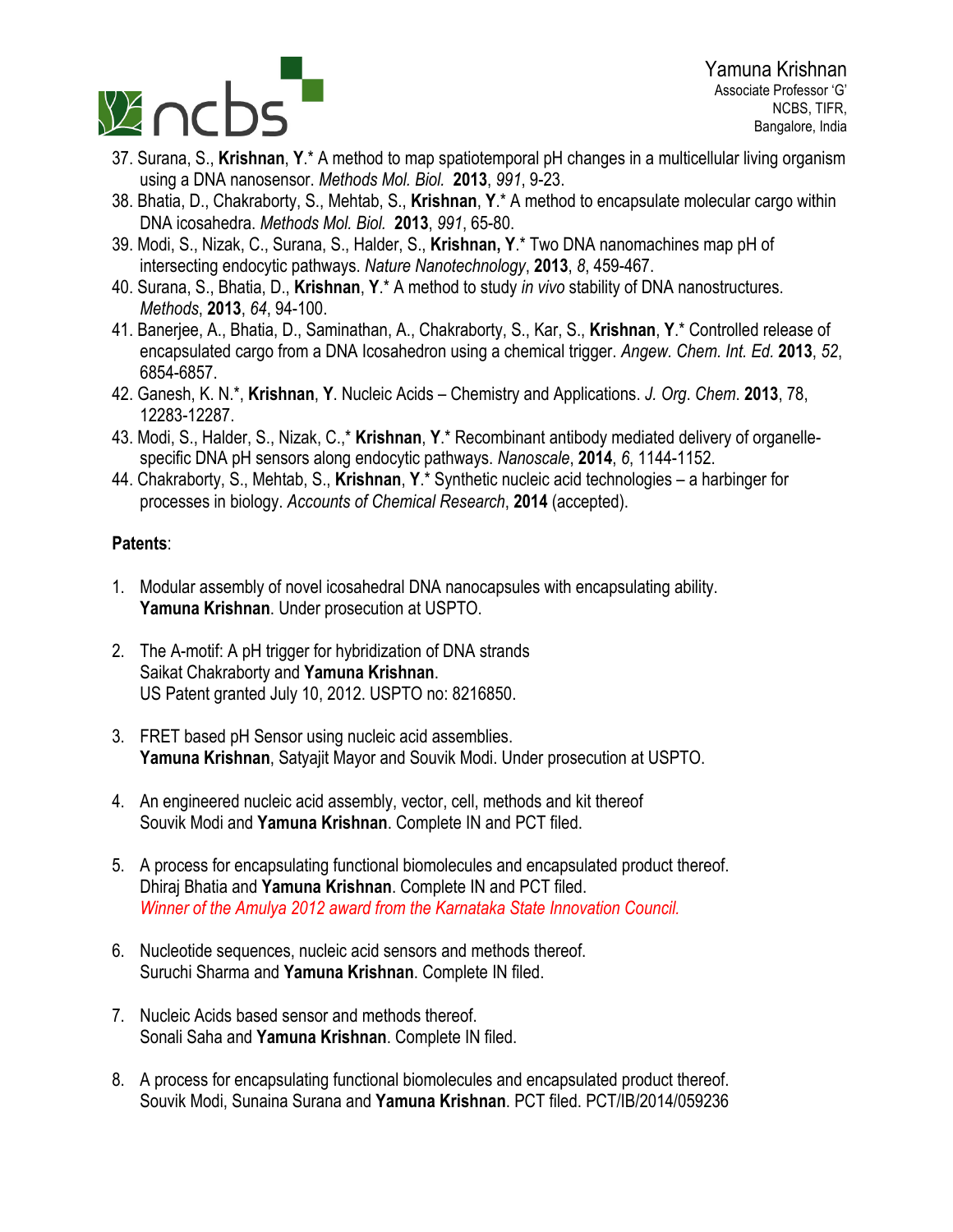

- 1. Designer nucleic acid-based devices in nanomedicine. Bhatia, D., **Krishnan**, **Y**. In Erdmann, V.A., Barcisjewski, J. (eds), *DNA and RNA Nanobiotechnologies in Medicine: Diagnosis and Treatment of Diseases*. **2013**, p1-10 Springer-Verlag Berlin Heidelberg © 2013.
- 2. pH sensitive DNA Devices. Saha, S., **Krishnan**, **Y**. *Nucleic Acids Conjugates and Sensors*, Eds. Fox, K. R., Brown, T. **2012**, p. RSC Biomolecular Sciences series © 2012.
- 3. An Autonomous DNA nanodevice Captures pH maps of Living Cells in Culture and *in Vivo*. Surana, S., Modi, S., **Krishnan**, **Y**.\* DNA 17, *Lecture Notes in Computer Science*, **2011**, *6937*, 22-31. Eds Cardelli, L., Shih, W. Springer-Verlag, Berlin Heidelberg © 2011.

### **Press Reports** (Local languages not included)

- 1. Those incredible DNA machines, Halamkar, S. *LiveMint & The Wall Street Journal* Oct 3rd **2013**
- 2. Nanosleuth, Jayan, T. V. *The Telegraph*, Jun 3rd **2013**.
- 3. Playing Lego with DNA. Jain, A. *Tehelka* March 24th **2013**.
- 4. The game-changers. Sharma, K., *LiveMint & The Wall Street Journal*, Sept **2012**.
- 5. Women in Chemistry Interview with Yamuna Krishnan, Koester V., *Chemistry Views*, **2011** 10.1002/chemv.201000073. (Most viewed of the series)
- 6. DNA nanomachines: Finding their way into worms. *Nature Nanotechnology*, **2011**, doi:10.1038/nnano.2011.91. http://www.nature.com/nnano/reshigh/2011/0611/full/nnano.2011.91.html
- 7. Monitoring pH changes in vivo using a DNA sensor. Bhatnagar, J. http://www.indiabioscience.org/node/305
- 8. Giving DNA Nanodevices a New Role inside Living Systems. Sukumaran, A. *The Financial Express*, Nov 14th **2011**, New Delhi.
- 9. Science News: DNA designs for Biology. Priyadarshini, S., *Nature India*, 29th June, **2011** http://www.nature.com/nindia/2011/110629/full/nindia.2011.99.html
- 10. Featured Highlights: Nanomachines: Acid Test. Sandhu, A., *NPG Asia Materials*, 14th July, **2009**.
- 11. Research Highlights: Nature's pH meter. Peng, W., *Nature Methods*, **2009**, *6*, 404.
- 12. Spotlight: Self-assembled DNA nanocapsules for drug delivery. M. Berger., Apr 24th **2009**, http://www.nanowerk.com/spotlight/spotid=10243.php.
- 13. Fritz Eckstein: *Faculty of 1000 Biology*, Apr 21st **2009**, (F1000 factor: 8.0) http://www.f1000biology.com/article/id/1159106/evaluation
- 14. Research Highlight: Nanotrap cargo delivery. *Nature Asia-Pacific*, Apr 16th, **2009**. http://www.nature.com/nindia/2009/090416/full/nindia.2009.104.html
- 15. Research Highlights: Acid-Base boogie. *Nature*, **2009**, 458, 810.
- 16. A tiny litmus test for cells. Sanderson, K., 6th Apr, **2009**, *Nature*, doi:10.1038/news.2009.340 http://www.nature.com/news/2009/090406/full/news.2009.340.html
- 17. 'I-switch' to detect acidity in cells. *The Hindu*, 11th Apr, **2009**, page 2.
- 18. Spotlight: Synthetic DNA nanomachines go to work inside living cells. M. Berger., Apr 9th **2009**, http://www.nanowerk.com/spotlight/spotid=10028.php
- 19. Indian scientists develop machine to measure cell acidity, track diseases. Apr 12th, **2009**. http://english.sina.com/technology/2009/0412/233202.html (Chinese news)
- 20. Building more than Blocks of Life: Ahuja, S. featured in *The Deccan Herald*, Jun 5<sup>th</sup> 2007.